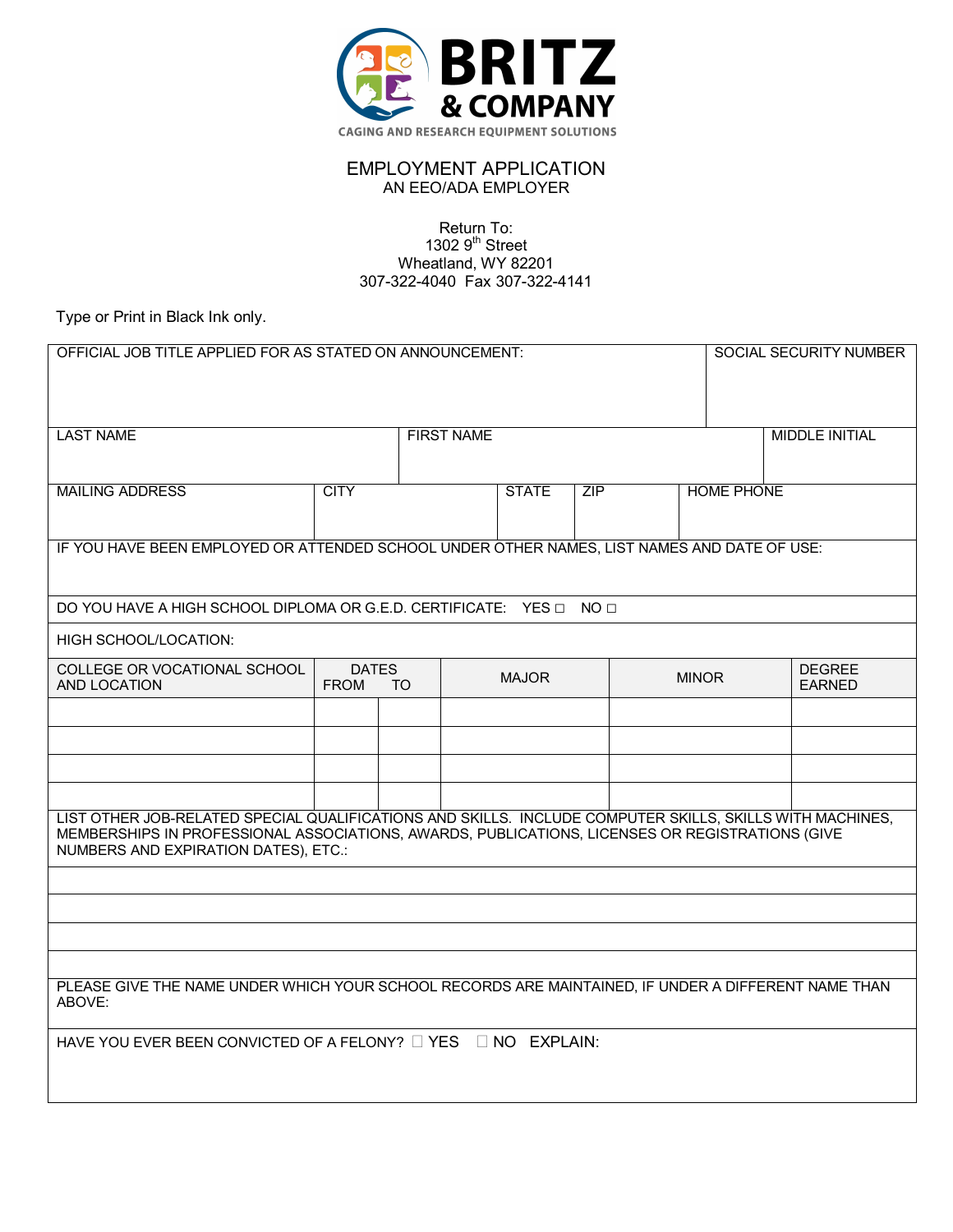List your employers (minimum of last 5 years). Please Note: your application will not be considered unless every question in this section is answered. Since we will make every effort to contact previous employers, the correct telephone numbers of past employers is critical. For employers outside of the U.S. a current fax number is necessary. Even if you have a resume, you must complete this section and also attach resume.

| 1. EMPLOYER:                       | ADDRESS:                                |                        |             |             |            |      |
|------------------------------------|-----------------------------------------|------------------------|-------------|-------------|------------|------|
| FROM: MO/YR                        | TO: MO/YR                               | <b>HOURS PER WEEK:</b> |             | YOUR TITLE: |            |      |
| <b>START SALARY:</b><br><b>PER</b> | <b>END SALARY:</b><br><b>PER</b><br>S   |                        | SUPERVISOR: |             | TELEPHONE: | FAX: |
|                                    | NO. & TYPE OF EMPLOYEES YOU SUPERVISED: |                        |             |             |            |      |
| DUTIES:                            |                                         |                        |             |             |            |      |
|                                    |                                         |                        |             |             |            |      |
|                                    |                                         |                        |             |             |            |      |
| <b>REASON FOR LEAVING:</b>         |                                         |                        |             |             |            |      |

| 2. EMPLOYER:                            |                                       |                        | ADDRESS:    |             |      |  |
|-----------------------------------------|---------------------------------------|------------------------|-------------|-------------|------|--|
| FROM: MO/YR                             | TO: MO/YR                             | <b>HOURS PER WEEK:</b> |             | YOUR TITLE: |      |  |
| <b>START SALARY:</b><br><b>PER</b>      | <b>END SALARY:</b><br><b>PER</b><br>S |                        | SUPERVISOR: | TELEPHONE:  | FAX: |  |
| NO. & TYPE OF EMPLOYEES YOU SUPERVISED: |                                       |                        |             |             |      |  |
| DUTIES:                                 |                                       |                        |             |             |      |  |
|                                         |                                       |                        |             |             |      |  |
|                                         |                                       |                        |             |             |      |  |
| <b>REASON FOR LEAVING:</b>              |                                       |                        |             |             |      |  |

| 3. EMPLOYER:                            |                                       |                        | ADDRESS:    |             |      |  |
|-----------------------------------------|---------------------------------------|------------------------|-------------|-------------|------|--|
| FROM: MO/YR                             | TO: MO/YR                             | <b>HOURS PER WEEK:</b> |             | YOUR TITLE: |      |  |
| <b>START SALARY:</b><br><b>PER</b>      | <b>END SALARY:</b><br><b>PER</b><br>S |                        | SUPERVISOR: | TELEPHONE:  | FAX: |  |
| NO. & TYPE OF EMPLOYEES YOU SUPERVISED: |                                       |                        |             |             |      |  |
| <b>DUTIES:</b>                          |                                       |                        |             |             |      |  |
|                                         |                                       |                        |             |             |      |  |
|                                         |                                       |                        |             |             |      |  |
| <b>REASON FOR LEAVING:</b>              |                                       |                        |             |             |      |  |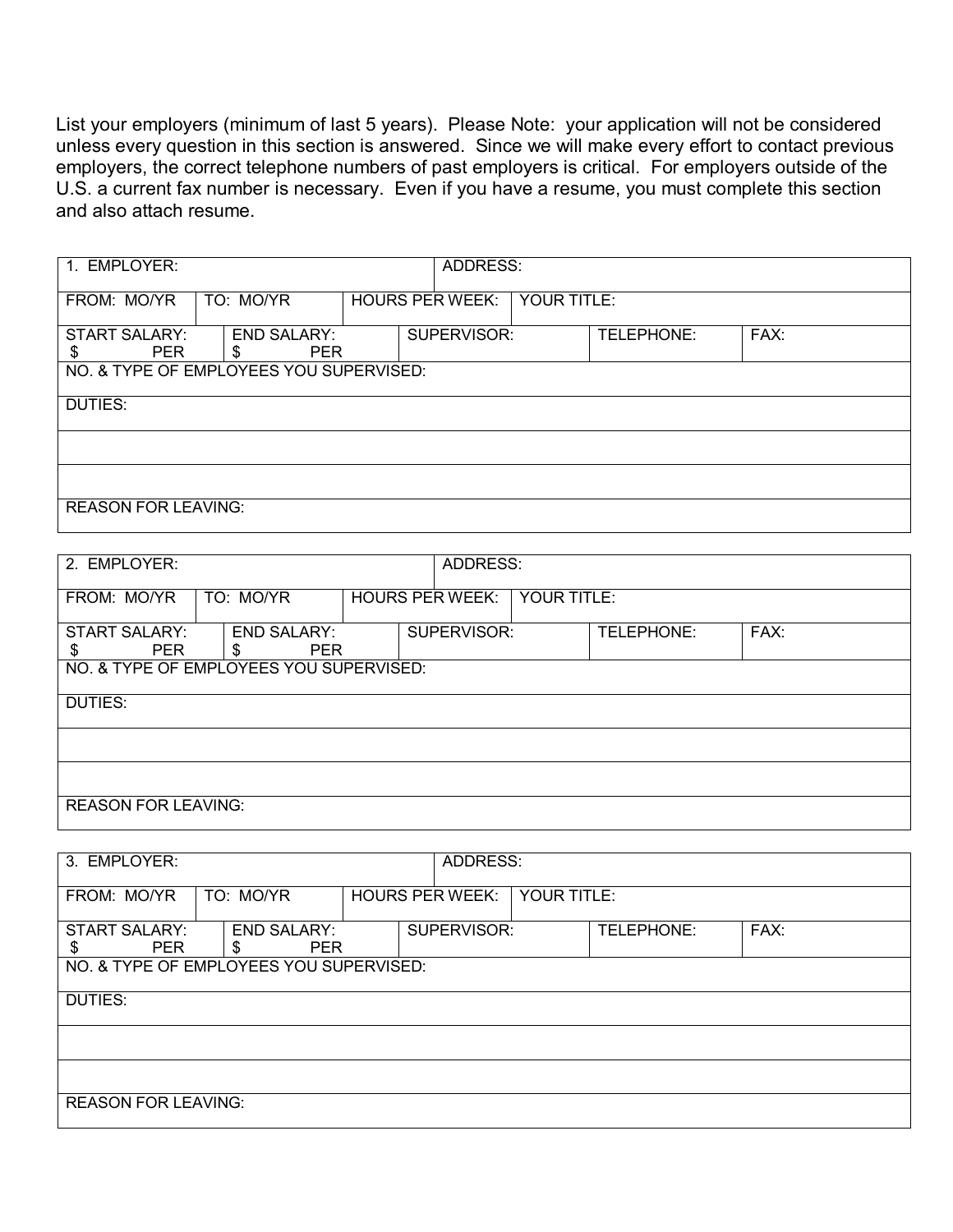| 4. EMPLOYER:                            |                                         |                        | ADDRESS: |             |            |      |
|-----------------------------------------|-----------------------------------------|------------------------|----------|-------------|------------|------|
| FROM: MO/YR                             | TO: MO/YR                               | <b>HOURS PER WEEK:</b> |          | YOUR TITLE: |            |      |
| <b>START SALARY:</b><br><b>PER</b>      | <b>END SALARY:</b><br><b>PER</b><br>\$. | SUPERVISOR:            |          |             | TELEPHONE: | FAX: |
| NO. & TYPE OF EMPLOYEES YOU SUPERVISED: |                                         |                        |          |             |            |      |
| <b>DUTIES:</b>                          |                                         |                        |          |             |            |      |
|                                         |                                         |                        |          |             |            |      |
|                                         |                                         |                        |          |             |            |      |
| <b>REASON FOR LEAVING:</b>              |                                         |                        |          |             |            |      |

| 5. EMPLOYER:                            |                                       |                        |             | ADDRESS:    |            |      |  |  |
|-----------------------------------------|---------------------------------------|------------------------|-------------|-------------|------------|------|--|--|
| FROM: MO/YR                             | TO: MO/YR                             | <b>HOURS PER WEEK:</b> |             | YOUR TITLE: |            |      |  |  |
| <b>START SALARY:</b><br><b>PER</b><br>S | <b>END SALARY:</b><br><b>PER</b><br>S |                        | SUPERVISOR: |             | TELEPHONE: | FAX: |  |  |
| NO. & TYPE OF EMPLOYEES YOU SUPERVISED: |                                       |                        |             |             |            |      |  |  |
| DUTIES:                                 |                                       |                        |             |             |            |      |  |  |
|                                         |                                       |                        |             |             |            |      |  |  |
|                                         |                                       |                        |             |             |            |      |  |  |
| <b>REASON FOR LEAVING:</b>              |                                       |                        |             |             |            |      |  |  |

| 6. EMPLOYER:                            | ADDRESS:                                |                        |  |             |            |      |
|-----------------------------------------|-----------------------------------------|------------------------|--|-------------|------------|------|
| FROM: MO/YR                             | TO: MO/YR                               | <b>HOURS PER WEEK:</b> |  | YOUR TITLE: |            |      |
| <b>START SALARY:</b><br><b>PER</b><br>S | <b>END SALARY:</b><br><b>PER</b><br>\$. | SUPERVISOR:            |  |             | TELEPHONE: | FAX: |
| NO. & TYPE OF EMPLOYEES YOU SUPERVISED: |                                         |                        |  |             |            |      |
| DUTIES:                                 |                                         |                        |  |             |            |      |
|                                         |                                         |                        |  |             |            |      |
|                                         |                                         |                        |  |             |            |      |
|                                         | <b>REASON FOR LEAVING:</b>              |                        |  |             |            |      |

Salary you would consider appropriate for job \_\_\_\_\_\_\_\_\_\_\_\_\_\_\_\_\_\_\_\_\_\_\_\_\_\_\_\_\_\_\_\_\_\_